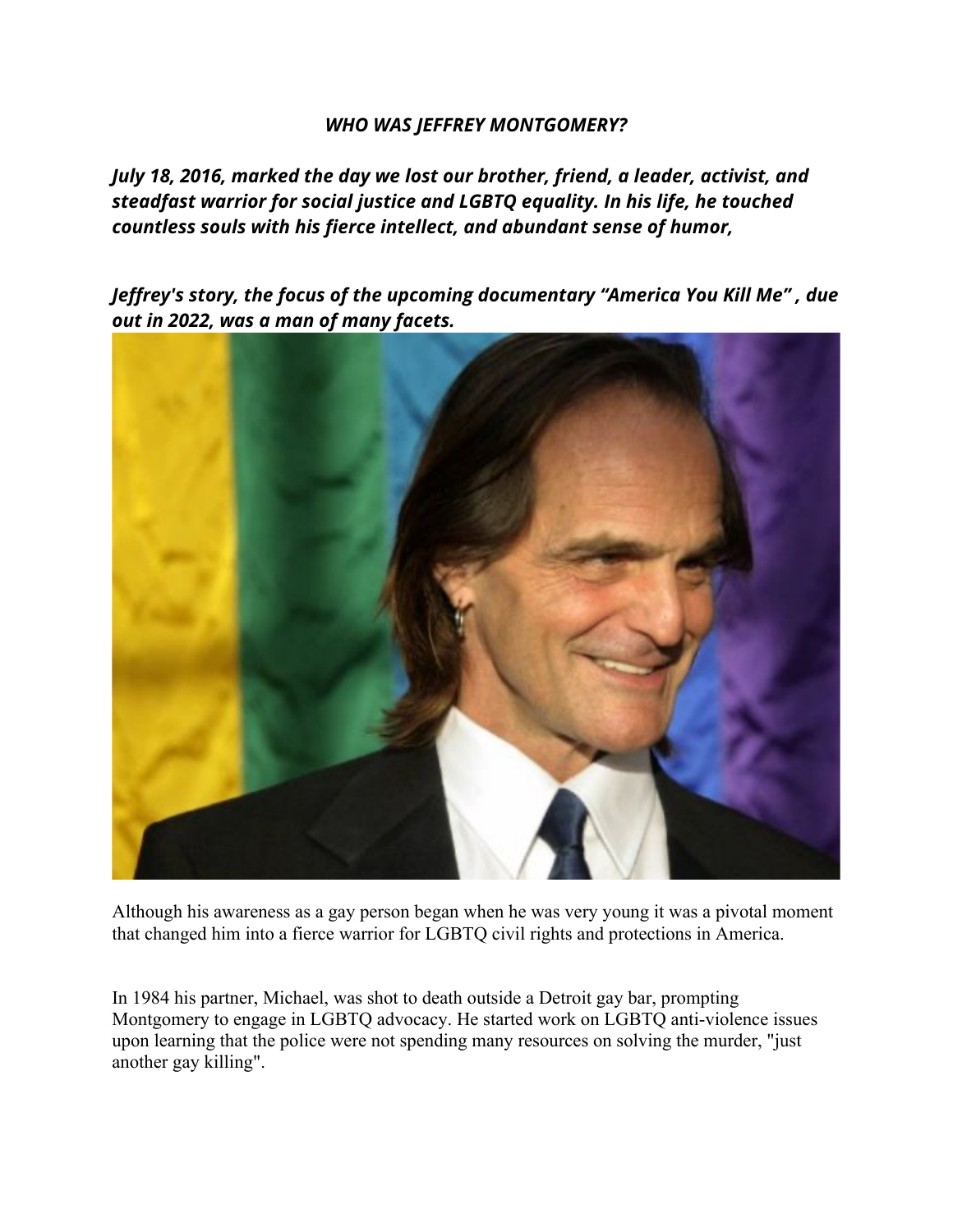In 1991 Montgomery became the founding executive director of the Triangle Foundation and served until September 2007. Initially engaging in victim advocacy around LGBTQ violence and to improve the handling of LGBTQ-related cases, the foundation's work expanded to LGBTQ civil rights and advocacy, with projects for anti-violence, media activism, and legislative education on LGBTQ civil rights.

Within the movement, he was a staunch advocate for inclusiveness knowing that to create progress for LGBTQ civil rights the fight would need to include *all* sexually discriminated groups such as transgender people as well as black and brown members of the LGBTQ community.

Montgomery was widely quoted in media outlets on LGBTQ issues and high-profile LGBTQrelated crimes, such as the murder of Scott Amedure in 1995, and the murder of Matthew Shepard. Montgomery to attend the trials of Shepard's killers. In 2001, Montgomery was a featured participant in an A&E Network documentary about the Matthew Shepard case.

According to Cathy Renna, a friend of Jeffrey's and communication director of the National LGBTQ Task Force in an ADVOCATE July 25th, 2016 article about Jeffrey's passing: "Without His (Jeffrey's) involvement helping to unravel the "gay panic defense" I do not think we would have seen the important progress we did in the years that followed if not for Jeffrey's hard work and dedication to the truth".

"Jeffrey knew that our movement was one based on freedom and love, not fear and hate. He was a role model in his confidence and pride in who he was, in every way. He was fearless and honest about his own struggles with loss and addiction and quietly helped so many others deal with their struggles".

## **Jeffrey Montgomery's activities and honors over the years always were intertwined in his unceasing effort for LGBTQ civil rights right up to his untimely passing from a heart attack on July 18th, 2016. He was 63. Here, in part, are a few key moments.**

- Montgomery was the co-chair of the National Coalition of Anti-Violence Programs (NCAVP), for which he was also a national spokesperson.
- He was also a member of the Steering Committee of the Michigan Alliance Against Hate Crimes, the Bias Crime Response Task Force of the Michigan Commission on Civil Rights, and a board member of the ACLU of Michigan.
- He was one of the founding board members of the Woodhull Freedom Foundation (also known as the Woodhull Sexual Freedom Alliance) in 2003 and remained active with the organization until his death.